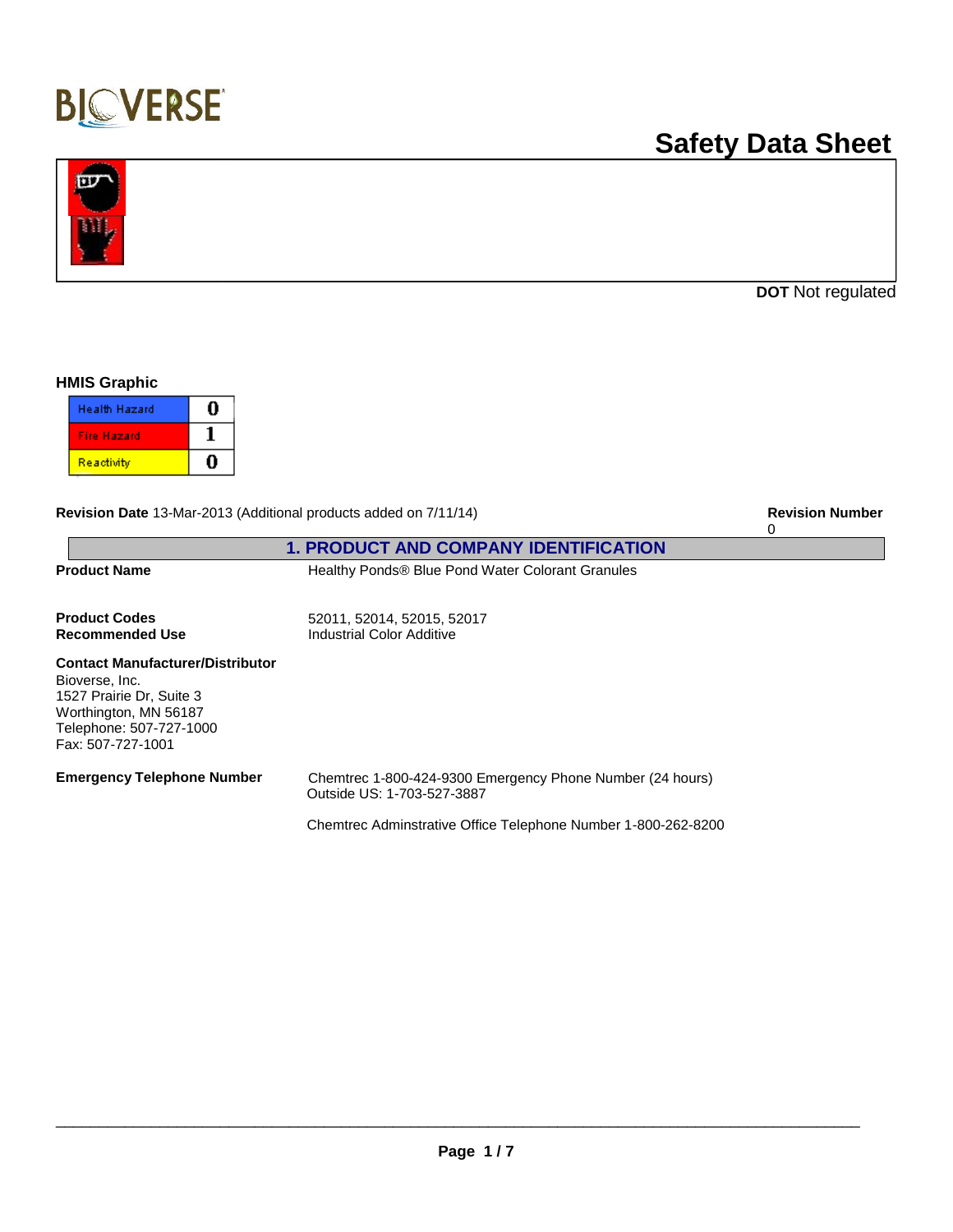|                                                                                                                 | <b>2. HAZARDS IDENTIFICATION</b>                                                                                         |  |
|-----------------------------------------------------------------------------------------------------------------|--------------------------------------------------------------------------------------------------------------------------|--|
|                                                                                                                 | <b>Emergency Overview</b>                                                                                                |  |
| The product contains no substances which at their given concentration, are considered to be hazardous to health |                                                                                                                          |  |
| <b>Color Blue.</b>                                                                                              | <b>Odor Odorless</b><br><b>Physical State Granular</b>                                                                   |  |
| <b>OSHA Regulatory Status</b>                                                                                   | This material is not considered hazardous by the OSHA Hazard Communication Standard (29<br>CFR 1910.1200).               |  |
| <b>Potential Health Effects</b>                                                                                 |                                                                                                                          |  |
| <b>Principle Routes of Exposure</b>                                                                             |                                                                                                                          |  |
| <b>Acute Effects</b>                                                                                            | Eye contact, Skin contact                                                                                                |  |
| Eyes                                                                                                            |                                                                                                                          |  |
| <b>Skin</b>                                                                                                     | May cause irritation.                                                                                                    |  |
| <b>Inhalation</b>                                                                                               | Substance may cause slight skin irritation in sensitive individuals.<br>None reported or known to exist for the product. |  |
| Ingestion                                                                                                       | May be harmful if swallowed.                                                                                             |  |
| <b>Chronic Effects</b>                                                                                          | Repeated contact may cause allergic reactions in very susceptible persons.                                               |  |
| <b>Aggravated Medical Conditions</b>                                                                            | No information available.                                                                                                |  |
| <b>Interactions with Other Chemicals</b>                                                                        | No information available.                                                                                                |  |
| <b>Potential Environmental Effects</b>                                                                          | There is no known ecological information for this product.                                                               |  |

## **3. COMPOSITION/INFORMATION ON INGREDIENTS**

## **Hazardous Components**

### **Non-Hazardous Components**

| <b>Chemical Name</b> | .     | Weight %   |
|----------------------|-------|------------|
| .                    | \S-NC | 7٥         |
| <b>Blue Dye</b>      |       | 100%<br>90 |

| <b>4. FIRST AID MEASURES</b> |                                                                                                                                                                      |  |
|------------------------------|----------------------------------------------------------------------------------------------------------------------------------------------------------------------|--|
| <b>Eve Contact</b>           | Rinse thoroughly with plenty of water for at least 15 minutes and consult a physician if<br>continued irritation is noted.                                           |  |
| <b>Skin Contact</b>          | To reduce coloration of the skin, wash off immediately with soap and plenty of water<br>removing all contaminated clothes and shoes to avoid coloration of the skin. |  |
| <b>Inhalation</b>            | Move to fresh air. If breathing is difficult provide oxygen.                                                                                                         |  |
| Ingestion                    | If the individual is conscious, clean mouth with water and afterwards drink plenty of water.                                                                         |  |
| <b>Notes to Physician</b>    | Treat symptomatically.                                                                                                                                               |  |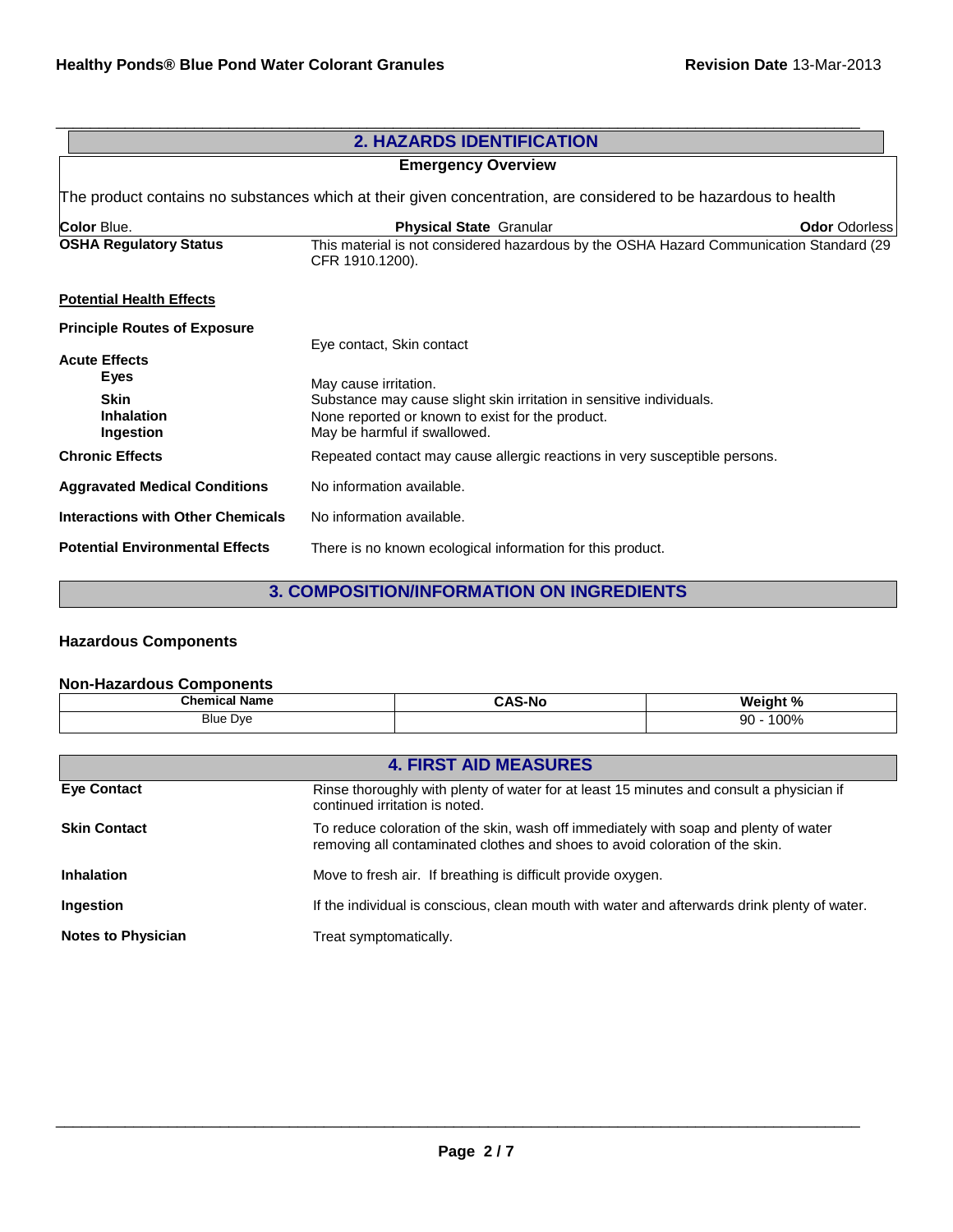## **5. FIRE-FIGHTING MEASURES**

\_\_\_\_\_\_\_\_\_\_\_\_\_\_\_\_\_\_\_\_\_\_\_\_\_\_\_\_\_\_\_\_\_\_\_\_\_\_\_\_\_\_\_\_\_\_\_\_\_\_\_\_\_\_\_\_\_\_\_\_\_\_\_\_\_\_\_\_\_\_\_\_\_\_\_\_\_\_\_\_\_\_\_\_\_\_\_\_\_\_\_\_\_

| <b>Flammability</b><br><b>Suitable Extinguishing Media</b>                                                 | Non-Flammable<br>Use extinguishing measures that are appropriate to local<br>circumstances and the surrounding environment. |
|------------------------------------------------------------------------------------------------------------|-----------------------------------------------------------------------------------------------------------------------------|
| Unsuitable extinguishing media                                                                             | Not available.                                                                                                              |
| <b>Hazardous Combustion Products</b>                                                                       | The combustion of this product may emit obnoxious and toxic<br>fumes.                                                       |
| <b>Explosion Data</b><br>Sensitivity to static discharge<br>Sensitivity to mechanical impact               | Material is not sensitive to static discharge.<br>Material is not sensitive to mechanical impact.                           |
| Specific Hazards Arising from the Chemical<br><b>Protective Equipment and Precautions for Firefighters</b> | Use self-contained breathing apparatus and full protective<br>equipment.                                                    |

## **6. ACCIDENTAL RELEASE MEASURES**

| <b>Personal Precautions</b>      | Ensure adequate ventilation. Avoid contact with the eyes to prevent irritation. Barriers and<br>protective equipment for the skin may be used to avoid discoloration. |  |
|----------------------------------|-----------------------------------------------------------------------------------------------------------------------------------------------------------------------|--|
| <b>Environmental Precautions</b> | Prevent further leakage or spillage if safe to do so.                                                                                                                 |  |
| <b>Methods for Containment</b>   | No information available.                                                                                                                                             |  |
| <b>Methods for Clean-up</b>      | Take up mechanically and collect in suitable container for disposal.                                                                                                  |  |
| <b>Other Information</b>         | Not applicable                                                                                                                                                        |  |
|                                  |                                                                                                                                                                       |  |
| <b>7. HANDLING AND STORAGE</b>   |                                                                                                                                                                       |  |
| <b>Handling</b>                  | Handle in accordance with good industrial hygiene and safety practice to minimize splashing.<br>Wear personal protective equipment.                                   |  |

Storage **Keep containers tightly closed in a cool, well-ventilated place.**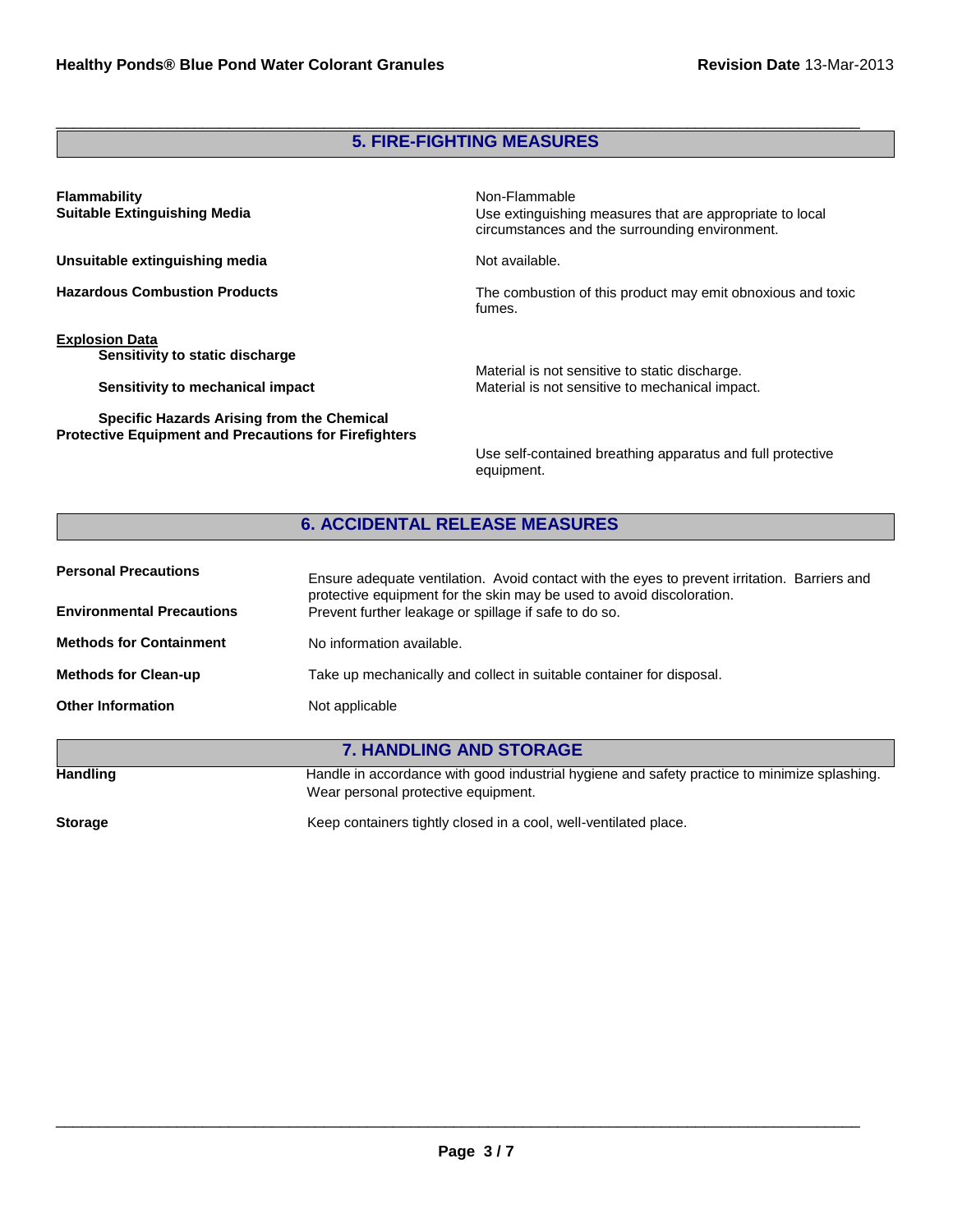## **8. EXPOSURE CONTROLS / PERSONAL PROTECTION**

\_\_\_\_\_\_\_\_\_\_\_\_\_\_\_\_\_\_\_\_\_\_\_\_\_\_\_\_\_\_\_\_\_\_\_\_\_\_\_\_\_\_\_\_\_\_\_\_\_\_\_\_\_\_\_\_\_\_\_\_\_\_\_\_\_\_\_\_\_\_\_\_\_\_\_\_\_\_\_\_\_\_\_\_\_\_\_\_\_\_\_\_\_

| <b>Exposure Guidelines</b>                              |                                                                                                           |
|---------------------------------------------------------|-----------------------------------------------------------------------------------------------------------|
| <b>Engineering Measures</b>                             | Local exhaust ventilation may be necessary to control air contaminants during the use of this<br>product. |
| <b>Personal Protective Equipment</b>                    |                                                                                                           |
| <b>Eye/face Protection</b>                              | Safety glasses with side-shields.                                                                         |
| <b>Skin Protection</b><br><b>Respiratory Protection</b> | Long sleeved clothing.<br>No special protective equipment required under conditions of normal use.        |
| <b>General Hygiene Considerations</b>                   | Handle in accordance with good industrial hygiene and safety practice.                                    |

## **9. PHYSICAL AND CHEMICAL PROPERTIES**

| Color                 | Blue     | Odor | Odorless |
|-----------------------|----------|------|----------|
| <b>Physical State</b> | Granular |      |          |

| <b>10. STABILITY AND REACTIVITY</b>       |                                                     |  |
|-------------------------------------------|-----------------------------------------------------|--|
| <b>Chemical Stability</b>                 | Stable under normal conditions.                     |  |
| <b>Conditions to Avoid</b>                | Heat, flames and sparks.                            |  |
| <b>Incompatible Materials</b>             | No materials to be especially mentioned.            |  |
| <b>Hazardous Decomposition Products</b>   | None under normal use. Material is non-combustible. |  |
| <b>Possibility of Hazardous Reactions</b> | None under normal processing.                       |  |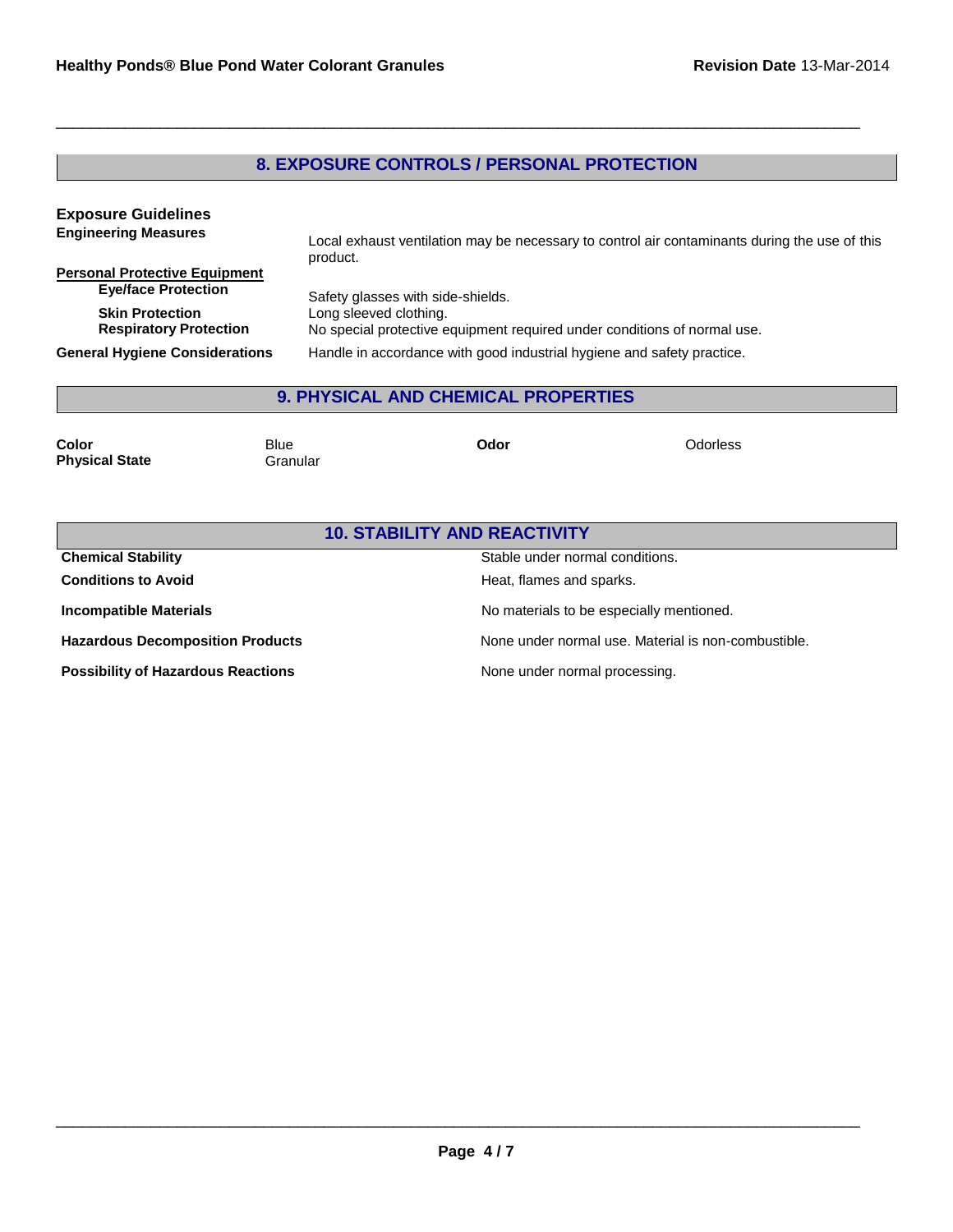#### \_\_\_\_\_\_\_\_\_\_\_\_\_\_\_\_\_\_\_\_\_\_\_\_\_\_\_\_\_\_\_\_\_\_\_\_\_\_\_\_\_\_\_\_\_\_\_\_\_\_\_\_\_\_\_\_\_\_\_\_\_\_\_\_\_\_\_\_\_\_\_\_\_\_\_\_\_\_\_\_\_\_\_\_\_\_\_\_\_\_\_\_\_ **11. TOXICOLOGICAL INFORMATION**

#### **Acute Toxicity**

| <b>Component Information</b><br><b>Chronic Toxicity</b> |                                                           |
|---------------------------------------------------------|-----------------------------------------------------------|
| Carcinogenicity                                         | There are no known carcinogenic chemicals in this product |
| <b>Subchronic Toxicity</b>                              |                                                           |
| <b>Irritation</b><br><b>Corrosivity</b>                 | Not available<br>Not available                            |
| <b>Sensitization</b>                                    | Not available                                             |
| <b>Neurological Effects</b>                             | Not available                                             |
| <b>Mutagenic Effects</b>                                | Not available                                             |
| <b>Reproductive Effects</b>                             | Not available                                             |
| <b>Developmental Effects</b>                            | Not available                                             |
| <b>Target Organ Effects</b>                             | Not available                                             |

## **12. ECOLOGICAL INFORMATION**

| <b>Ecotoxicity</b>                                                      |                                                                                   |
|-------------------------------------------------------------------------|-----------------------------------------------------------------------------------|
| No information available                                                |                                                                                   |
| <b>Persistence/Degradability</b><br><b>Bioaccumulation/Accumulation</b> | Not available<br>Not available                                                    |
| <b>Mobility in Environmental Media</b>                                  | Not available                                                                     |
|                                                                         | <b>13. DISPOSAL CONSIDERATIONS</b>                                                |
| <b>Waste Disposal Method</b>                                            | Dispose of in accordance with local regulations.                                  |
| <b>Contaminated Packaging</b>                                           | Empty containers should be taken for local recycling, recovery or waste disposal. |

**US EPA Waste Number** Not available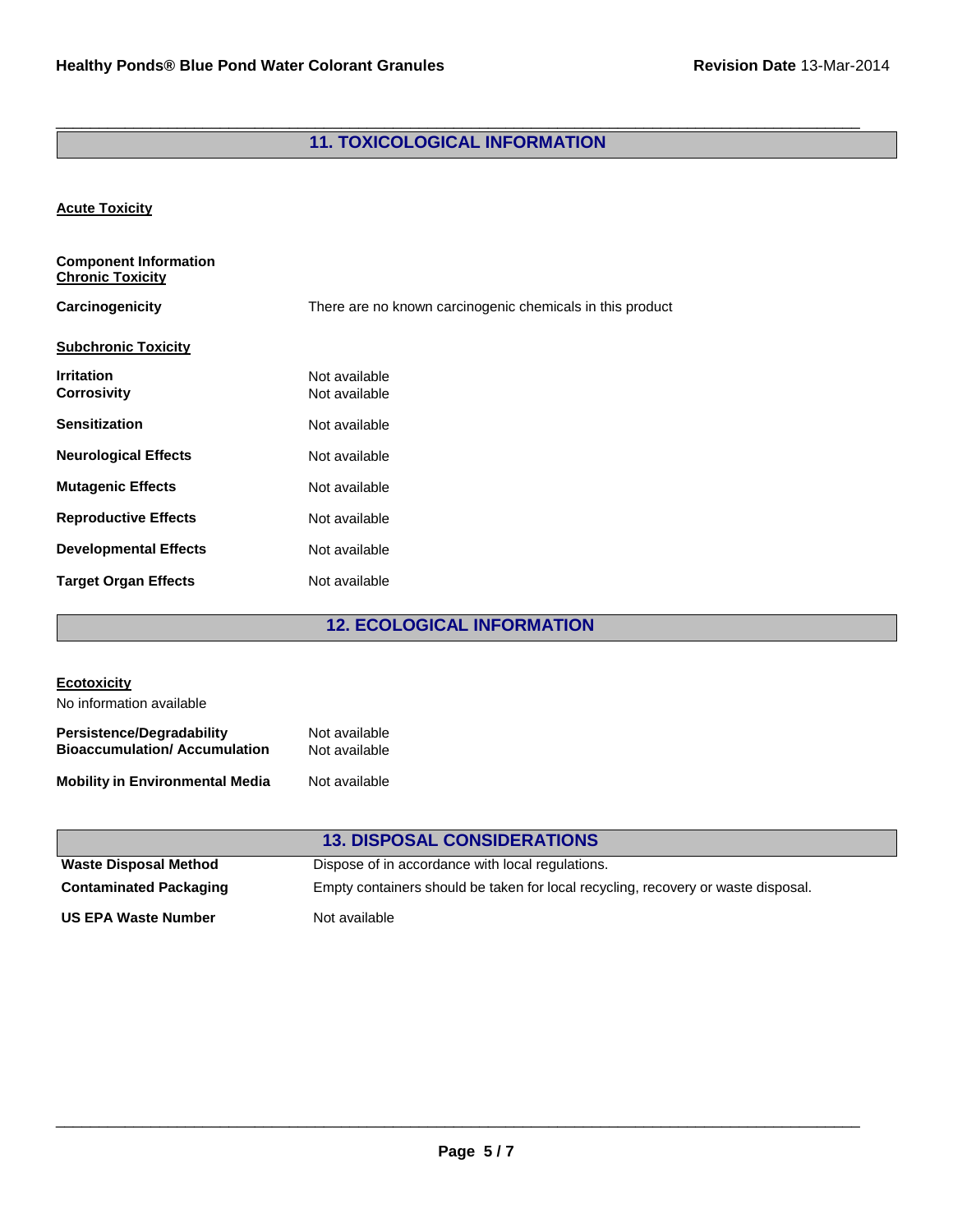|                 | <b>14. TRANSPORT INFORMATION</b>            |  |
|-----------------|---------------------------------------------|--|
| <b>DOT</b>      | Not regulated                               |  |
| <b>IATA</b>     | Not regulated                               |  |
| <b>IMDG/IMO</b> | Not regulated                               |  |
|                 | <b>15. REGULATORY</b><br><b>INFORMATION</b> |  |

\_\_\_\_\_\_\_\_\_\_\_\_\_\_\_\_\_\_\_\_\_\_\_\_\_\_\_\_\_\_\_\_\_\_\_\_\_\_\_\_\_\_\_\_\_\_\_\_\_\_\_\_\_\_\_\_\_\_\_\_\_\_\_\_\_\_\_\_\_\_\_\_\_\_\_\_\_\_\_\_\_\_\_\_\_\_\_\_\_\_\_\_\_

**International Inventories**

#### **Non-Hazardous**

#### **Components**

| <b>Chemical Name</b> | TSCA | <b>DSL</b> | <b>NDSL</b> | <b>EINECS</b> | <b>ELINCS</b> | <b>ENCS</b> | CHINA | <b>KECL</b> | <b>PICCS</b> | <b>AICS</b> | <b>FIFRA</b> |
|----------------------|------|------------|-------------|---------------|---------------|-------------|-------|-------------|--------------|-------------|--------------|
| <b>Blue Dye</b>      |      |            |             |               |               |             |       |             |              |             |              |

#### **USA**

#### **Federal Regulations**

| SARA 311/312 Hazardous Categorization                                      |           |
|----------------------------------------------------------------------------|-----------|
| <b>Acute Health Hazard</b>                                                 | No        |
| <b>Chronic Health Hazard</b>                                               | <b>No</b> |
| <b>Fire Hazard</b>                                                         | No        |
| Sudden Release of Pressure Hazard                                          | Nο        |
| <b>Reactive Hazard</b>                                                     | No        |
| Clean Air Act, Section 112 Hazardous Air Pollutants (HAPs) (see 40 CFR 61) |           |

#### **State Regulations**

#### **California Proposition 65**

This product does not contain any Proposition 65 chemicals.

#### **State Right-to-Know**

#### **Canada**

**This product has been classified in accordance with the hazard criteria of the Controlled Products Regulations (CPR) and the MSDS contains all the information required by the CPR.**